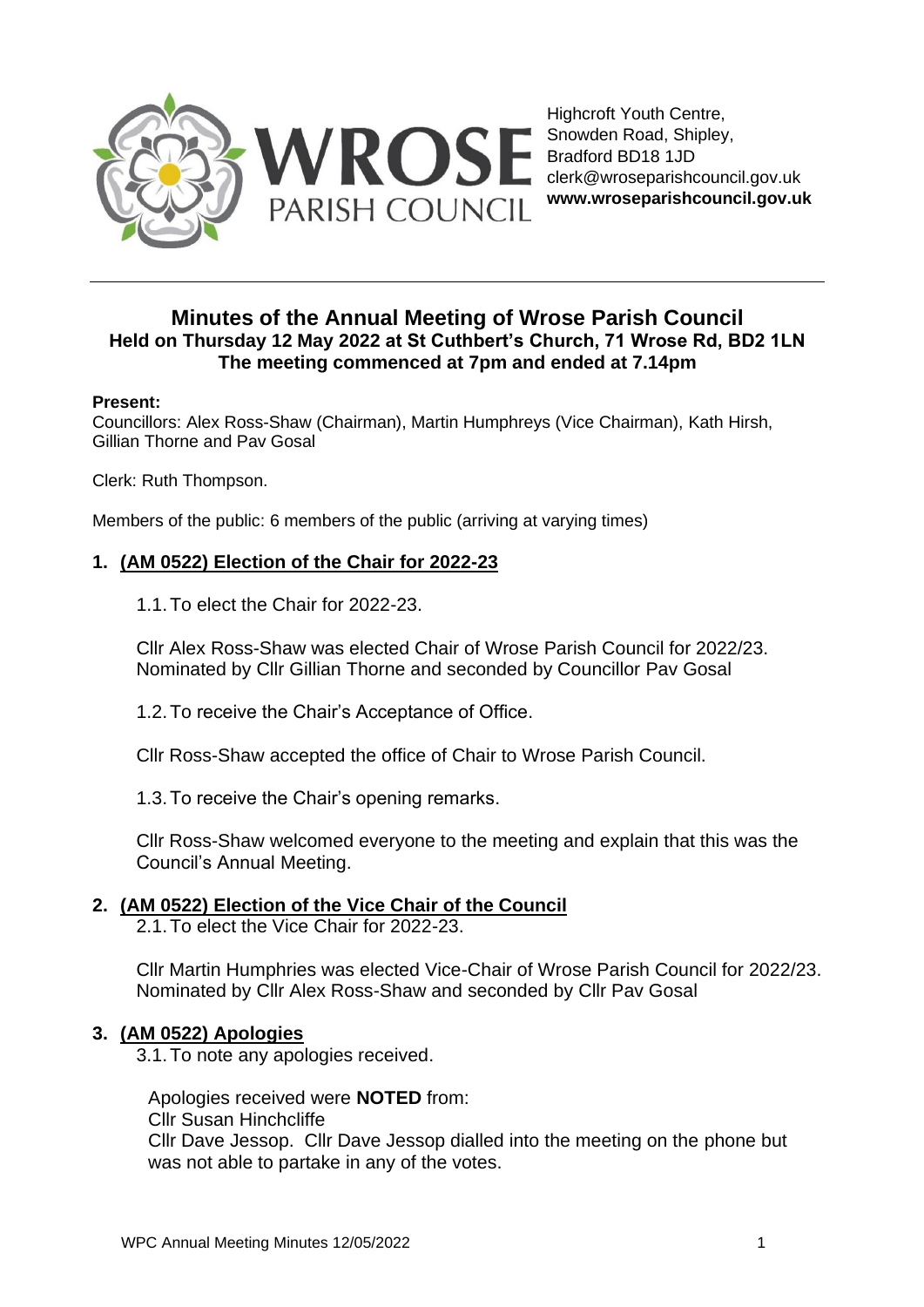3.2.To approve any reasons for absence submitted for consideration.

**RESOLVED** to approve the reasons for absence for Cllr Susan Hinchcliffe and for Cllr Dave Jessop.

#### **4. (AM 0522) To Note any Declarations of Interest**

4.1. To note declarations of interests not already declared under members Code of Conduct or members register of Disclosable Pecuniary Interests in the business to be transacted at this meeting.

No declarations of interest were made.

4.2. To approve any dispensation requests.

No requests to approve dispensations were made.

## **5. (AM 0522) Election of members to committees of the Town Council**

5.1.To elect members to the Staffing Committee.

Cllrs Kath Hirsh, Martin Humphreys and Alex Ross-Shaw were elected to the Staffing Committee

## **6. (AM 0522) Review of delegation arrangements to committees and staff**

6.1.To consider the delegation arrangements for the staffing committee.

It was **RESOLVED** that the staffing committee should be an advisory body to the full council.

6.2.To consider the delegation arrangements to the Clerk.

No changes were made to the delegation arrangements to the Clerk.

#### **7. (AM 0522) Appointment of councillors to outside bodies**

7.1.To appoint up to two councillor representatives with voting rights to YLCA.

It was **RESOLVED** to appoint Cllr Gillian Thorne to act as councillor representative to YLCA.

7.2.To appoint a councillor representative to Bradford Council Shipley Area Committee SCAPAG.

It was **RESOLVED** to appoint Cllr Gillian Thorne to act as councillor representative to SCAPAG.

7.3.To appoint a councillor to Bradford Parish Council Liaison.

It was **RESOLVED** to appoint Cllr Gillian Thorne to act as councillor representative to Bradford Parish Council Liaison.